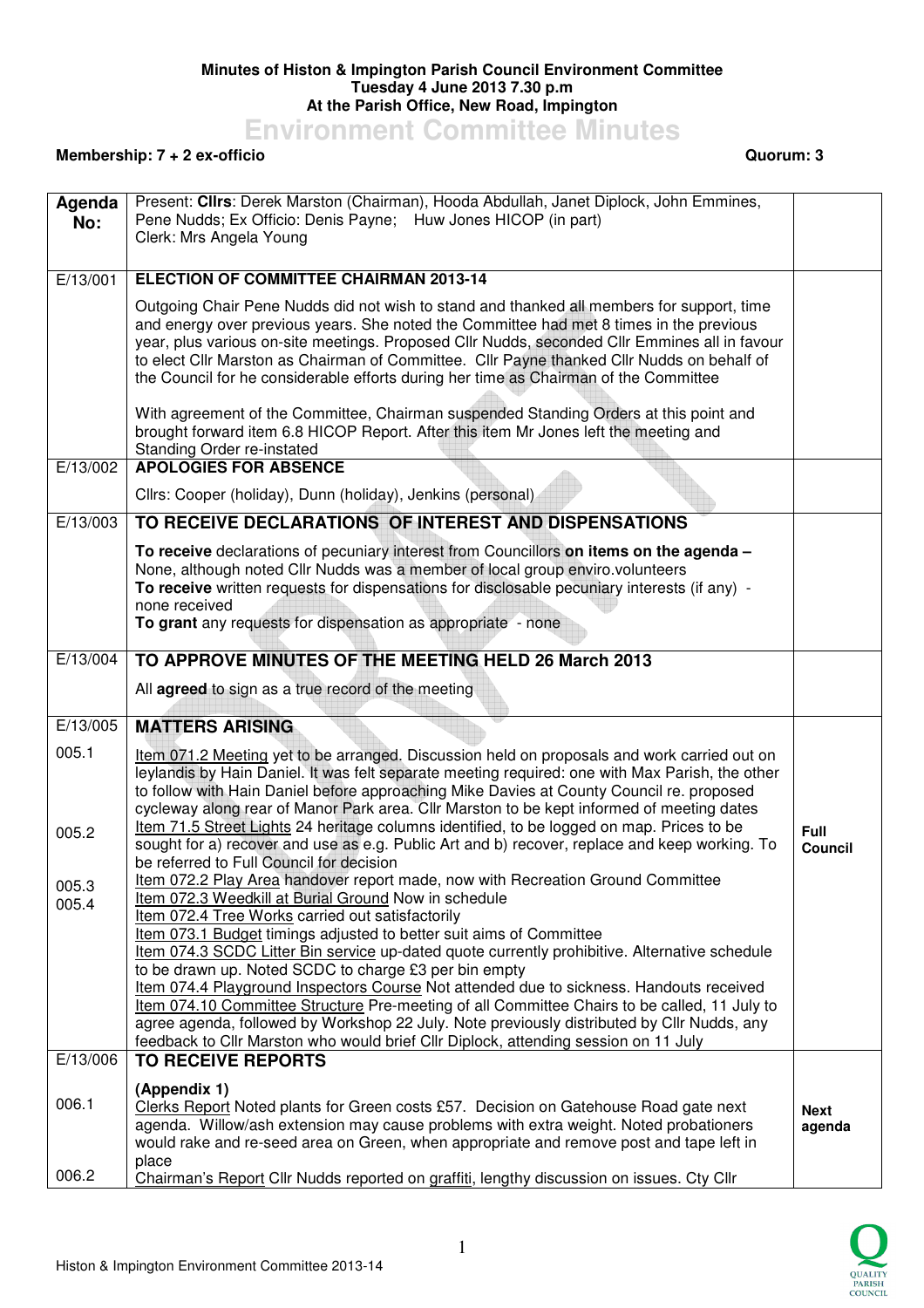| 006.3<br>006.4          | Jenkins to be requested to progress "mini summit" to include District Cllr representation.<br>Confusion over telephone messages from Linda Browne and Paul Quigley, agreed to request<br>details of issues raised by email<br>Volunteer activities up-date work continued throughout parishes, including at Allotment sites,<br>Noted Big Tidy up organised by Cllr Foster held 1 June 2013<br>Flooding and Drainage discussions held, reported to Full Council and Highways<br>Fly tipping in wooded areas unauthorised tipping of "chippings" reported to SCDC<br>Girton "WI" Woods bench burnt out, County Council owned. Noted responsibility lies with<br>Sarah Shepard at County Council<br>Burial Ground Report Noted Report. Fees and Rules review due during summer. Some<br>discussion on option of employing new Burial Groundsman/Estate Manager Role<br>Tree Wardens Report Noted report<br>15 The Coppice discussion to be held. Adjacent 2 Burroughfield work not yet carried out. 1<br>Spring Close as trees were western red cedars would not be approved by either SCDC policy<br>or Parish Council policy | JDJ                      |
|-------------------------|------------------------------------------------------------------------------------------------------------------------------------------------------------------------------------------------------------------------------------------------------------------------------------------------------------------------------------------------------------------------------------------------------------------------------------------------------------------------------------------------------------------------------------------------------------------------------------------------------------------------------------------------------------------------------------------------------------------------------------------------------------------------------------------------------------------------------------------------------------------------------------------------------------------------------------------------------------------------------------------------------------------------------------------------------------------------------------------------------------------------------|--------------------------|
|                         | Narrow Lane/Section 52 Land work requested on variegated cute-leaf maple.<br>Recommendation from Tree Wardens to fell, low priority<br>Histon Football Club Tree Replacement Order. Cllr Nudds due to meet Cllr Davies to discuss<br>further<br>Dead tree felled Orchard Road SCDC tree. Cllr Nudds had challenged Dist Cllrs for<br>information on replacement for various SCDC owned tress felled in recent years<br>County Council owned trees off New School Road Cllr Nudds to contact Kate Day at County<br>Council to discuss and report back further<br>Cllr Nudds noted limbs shed in Homefield Park and leaning red cedar causing no immediate<br>health and safety problems. Would be included in a forthcoming tree works order once                                                                                                                                                                                                                                                                                                                                                                             | <b>PJN</b><br><b>PJN</b> |
| 006.5<br>006.6<br>006.7 | permission received for all works required. IVC trees/lighting column issues Cllr Nudds to ask<br>Chair of Governors at IVC to follow up<br>Footpath Officers report noted<br>Allotment Officers report noted<br>Village Green report noted. Feast booking 6 July Feast Committee had been asked to<br>organise wheelie bins from SCDC in preference to skip                                                                                                                                                                                                                                                                                                                                                                                                                                                                                                                                                                                                                                                                                                                                                                 | <b>PJN</b>               |
| 006.8                   | Seat Offer map to be produce showing position of all seats for further consideration. Future<br>agenda<br>HICOP Rep (Appendix 1&2) Standing Orders had been suspended for Huw Jones to take<br>part. Report noted. Further discussion held on:<br>School involvement with planting 7 trees, one for each primary year<br>Inner circle planned as outdoor classroom<br>Temporary signs during summer months - Huw Jones to take forward "QR codes"<br>Plan for interpretation board, need to ensure within lease guidelines<br>Offer to be investigated of suitable bench to commemorate start of WW1 100 years<br>$\bullet$<br>2014, for report back to Environment Committee<br>Trial pits - Huw Jones to request filled as soon as possible as a hazard when grass<br>$\bullet$<br>longer<br>Agreed to look into group emails for both Environment Committee and HICOP members for<br>free exchange of information and good flow of communication                                                                                                                                                                          | <b>Future</b><br>agenda  |
| E13/007                 | <b>TO REVIEW/ACCEPT</b>                                                                                                                                                                                                                                                                                                                                                                                                                                                                                                                                                                                                                                                                                                                                                                                                                                                                                                                                                                                                                                                                                                      |                          |
| 007.1<br>007.2<br>007.3 | Noted in Clerks report (Appendix 1)<br>Clearance work to Brook Now too late in year to carry out work. Agreed to go to re-quote for<br>work in February/March 2014. Co-Ordination would be required with enhancement work due<br>same time, which may require Parish Council part funding. Cllr Nudds to contact Susan Rooke<br>at County Council for latest details                                                                                                                                                                                                                                                                                                                                                                                                                                                                                                                                                                                                                                                                                                                                                         | <b>PJN</b>               |
|                         | <b>Budgets</b> indicative figures presented for information                                                                                                                                                                                                                                                                                                                                                                                                                                                                                                                                                                                                                                                                                                                                                                                                                                                                                                                                                                                                                                                                  |                          |
| E13/008<br>008.1        | OTHER ITEMS AND CORRESPONDENCE<br>Request for notice board from Friends of The Rec -School Hill Members were concerned that<br>area already overcrowded with noticeboards and street furniture. Agreed to respond advising<br>the Committee were already in process of setting up review of all street furniture and do not                                                                                                                                                                                                                                                                                                                                                                                                                                                                                                                                                                                                                                                                                                                                                                                                  |                          |
| 008.2                   | feel able to add to it at this stage<br>Confirm membership of Public Art Working Party Cllr Ing, Payne, Nudds, Teague, Abdullah. A<br>resident had also expressed an interest. Cllr Nudds updated on newsletter article prepared to                                                                                                                                                                                                                                                                                                                                                                                                                                                                                                                                                                                                                                                                                                                                                                                                                                                                                          |                          |